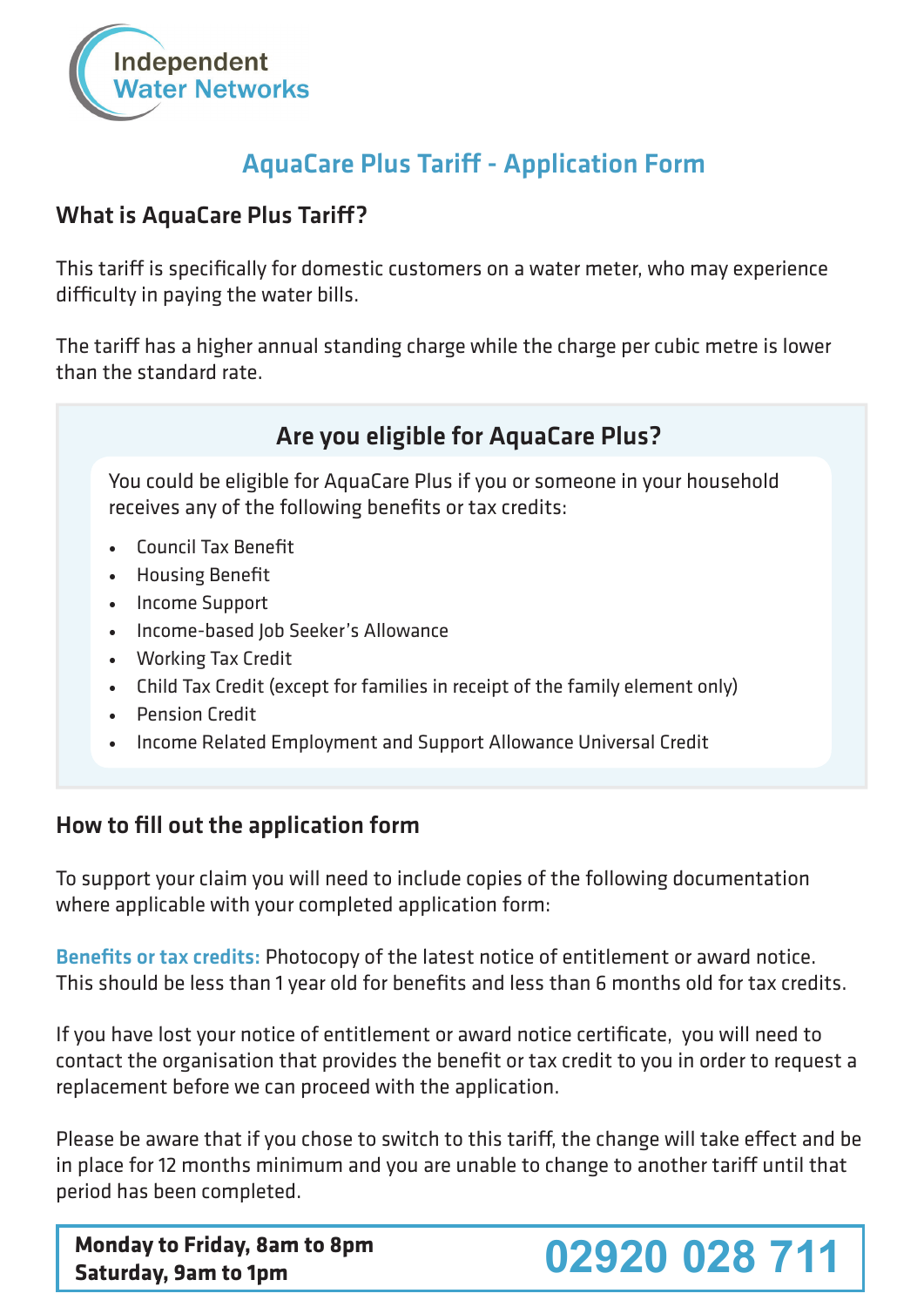| <b>Section a - Your Details:</b> |  |  |  |  |  |
|----------------------------------|--|--|--|--|--|
| Customer reference number:       |  |  |  |  |  |
| Name:                            |  |  |  |  |  |
| Address:                         |  |  |  |  |  |
| Contact number:                  |  |  |  |  |  |
| Email address:                   |  |  |  |  |  |

#### **Section b - Benefits and tax credits:**

| Please select which benefits or tax credits you, or someone in your household |  |
|-------------------------------------------------------------------------------|--|
| is receiving.                                                                 |  |

| <b>Council Tax Benefit</b>                                                   |  |
|------------------------------------------------------------------------------|--|
| <b>Housing Benefit</b>                                                       |  |
| Income Support                                                               |  |
| Income-based Job Seeker's Allowance                                          |  |
| <b>Working Tax Credit</b>                                                    |  |
| Child Tax Credit (except for families in receipt of the family element only) |  |
| <b>Pension Credit</b>                                                        |  |
| Income Related Employment and Support Allowance Universal Credit             |  |
|                                                                              |  |

## Please provide details of the person in the household that receives the above.

| Name: |                            |  |
|-------|----------------------------|--|
|       |                            |  |
|       | National Insurance Number: |  |